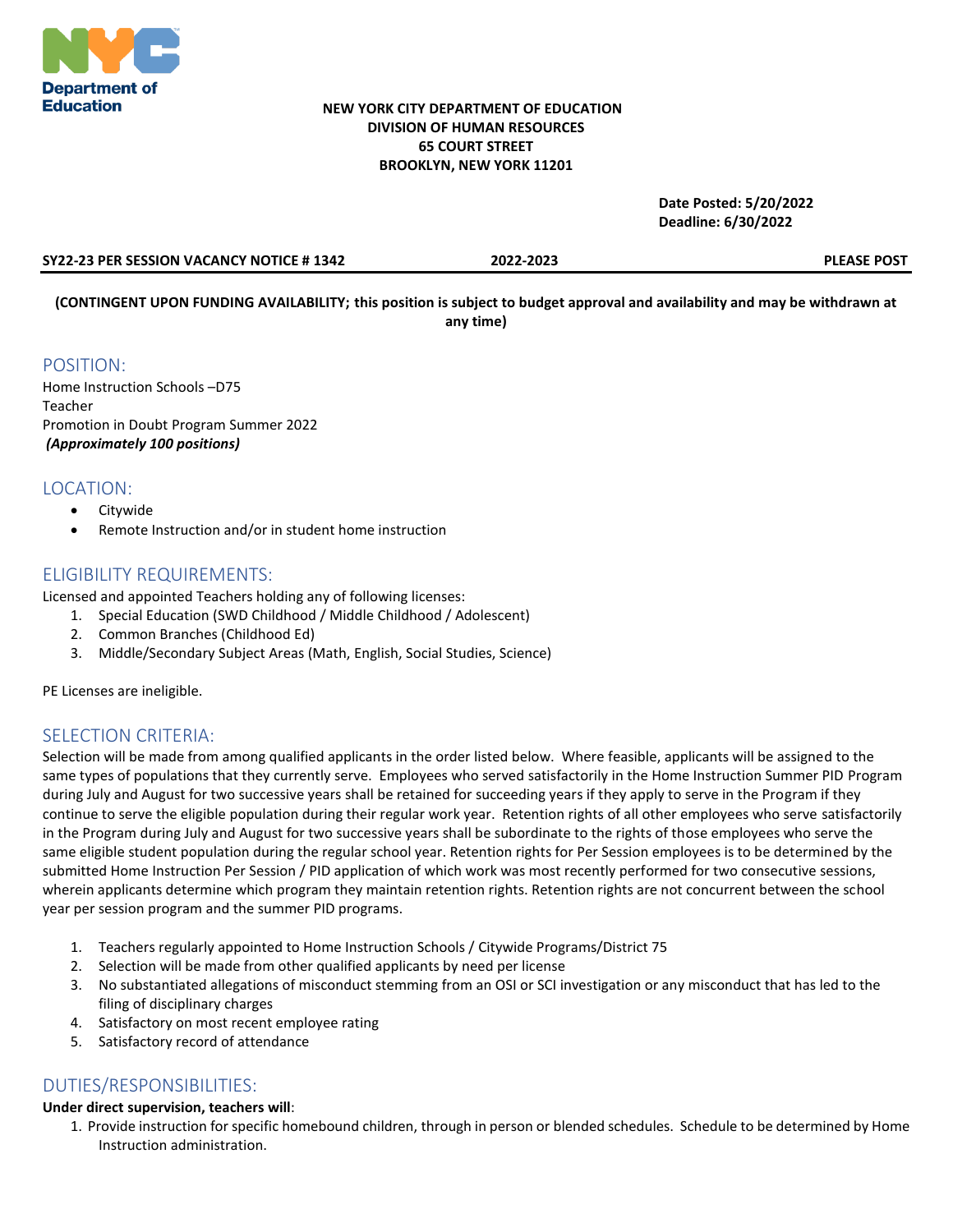- a. Teach Reading and Math to general education and special education students in grades K-8 whom are **promotion is in doubt**.
- b. Teach high school students, whose promotion is in doubt a maximum of 2 credits during P.I.D
- 2. Maintain accurate records, lesson plans and student portfolios that document student progress over the course of the program.
- 3. Provide appropriate remote learning instruction for special education or homebound students in their residences or other designated sites.
- 4. Monitor student participation in activities, grade assignments and assessments, and provide timely feedback on work submitted by students. Communicate with families about student progress
- 5. Utilize agreed-upon communication plan determined by the school as needed (Monday thru Friday during the contractual workday) to interact with groups of students and families, account for attendance, and respond to messages from students and families in a timely fashion.
- 6. Instruct students in academic and/or self-help skills as they pertain to the IEP in the remote learning format.
- 7. Maintain accurate records that document student progress over the course of the program
- 8. Participate in all remote professional development sessions related to the program.
- 9. Other duties and responsibilities that the individual district may require in accordance with the UFT Collective Bargaining Agreement.
- 10. Plan for daily synchronous instruction, which means some live interaction between the teacher and a student or students each day at a scheduled time, communicated in advance to parents and students. Daily synchronous instruction can be done with the whole class, small groups, or with individuals.
- 11. Abide by department COVID precautions
- 12. Abide by Home Instruction guidelines, protocols and COVID precautions distributed at orientation.

## WORK SCHEDULE:

Exact date of orientation and summer session workdays will be determined as student needs are identified:

- July 1 August 12 (**Teachers of grades 9-12 high school**)
- July 1 August 12 (**Teachers of grades 6-8**); Approximately 5-10 hours per week
- July 1 August 19 **(Teacher of grades 3-5)**
- Monday through Friday Hours will vary depending upon number of students, course selection and grade level of student(s) assigned to each teacher

Hours up to, but not limited to the approximate number of hours listed. Additional hours granted upon the approval of the hiring manager.

#### SALARY:

Per Session rates as per the relevant union/organization of the advertised title (Collective Bargaining Agreement). Contingent Upon Funding Availability.

## APPLICATION INSTRUCTIONS:

The application and OP 175 form are available and must be submitted online at: [www.homeinstructionschools.com](http://www.homeinstructionschools.com/)

# PLEASE INCLUDE THE ABOVE CIRCULAR NUMBER ON YOUR APPLICATION

If you have any questions about this activity, please e-mai[l AMelend@schools.nyc.gov](mailto:AMelend@schools.nyc.gov)

NOTE: Service exceeding the number of hours specified in Chancellor's Regulation C-175 governing per session activities requires prior approval. The appropriate Per Session Supervisor must make the request via the Per Session Service System and receive approval before the person can begin working in the activity. Failure to obtain a valid waiver may result in the withholding of payment for hours worked beyond the maximum.

## AN EQUAL OPPORTUNITY EMPLOYER M/F/D

It is the policy of the Department of Education of the City of New York to provide equal employment opportunities without regard to actual or perceived race, color, religion, creed, ethnicity, national origin, alienage, citizenship status, age, marital status, partnership status, disability, sexual orientation, gender (sex), military status, unemployment status, caregiver status, consumer credit history, prior record of arrest or conviction (except as permitted by law), predisposing genetic characteristics, or status as a victim of domestic violence, sexual offenses and stalking, and to maintain an environment free of harassment on any of the above-noted grounds, including sexual harassment or retaliation. For more information, please refer to the [DOE Non-Discrimination Policy.](https://www.schools.nyc.gov/about-us/vision-and-mission/non-discrimination-policy)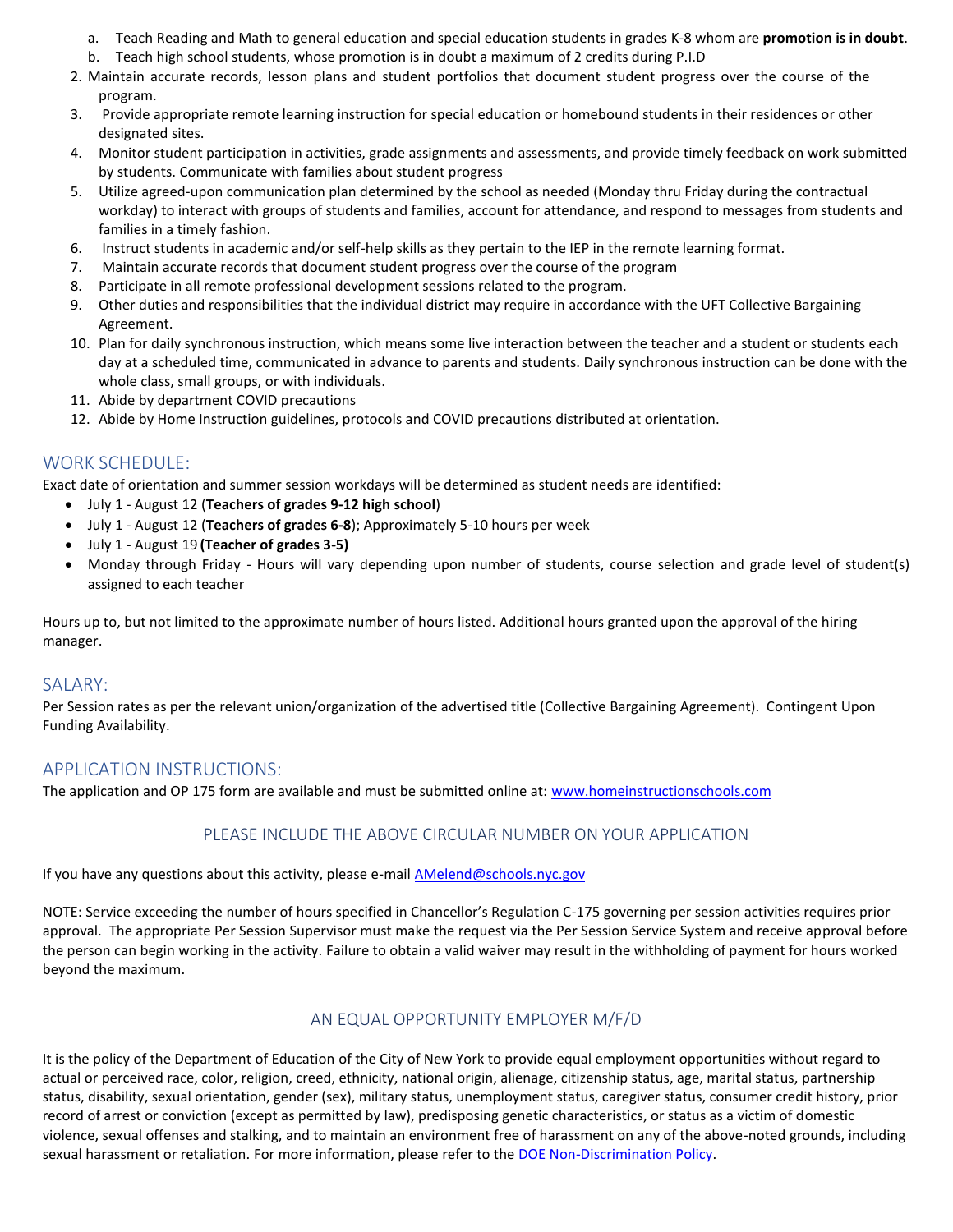<sup>APPROVED BY: *<u>Peter Ianniello Ph. D.</u>*</sup>

 **Executive Director, Division of Human Resources**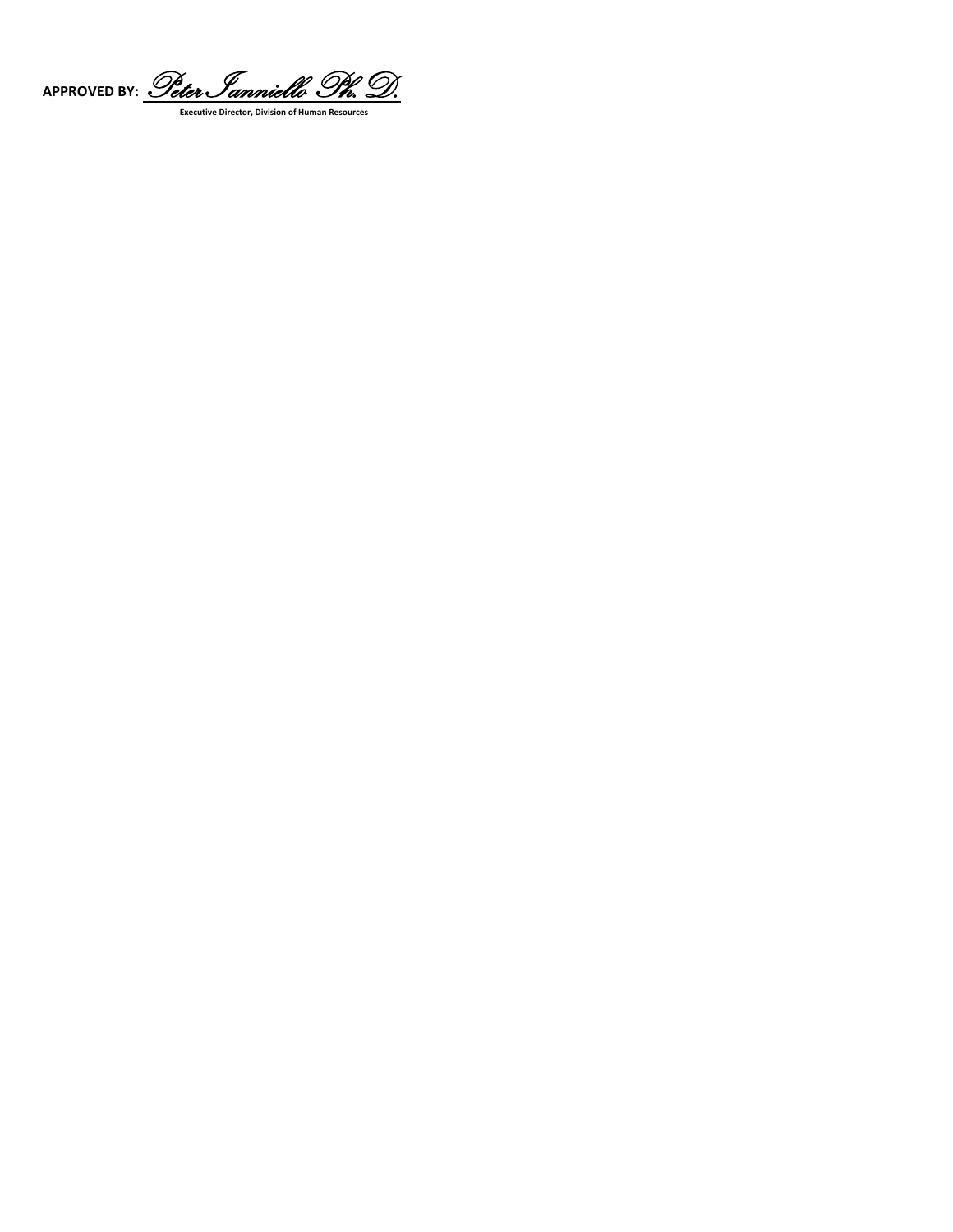#### **2022-23 APPLICATION FOR PER SESSION EMPLOYMENT AND CLAIM FOR RETENTION RIGHTS (OP-175)**

**Directions:** This form must be completed and submitted to the per session supervisor prior to commencement of employment in a per session activity. A copy of this form must be retained by the per session supervisor. An applicant who wishes to claim retention rights must assert such a claim on this form. Retention rights may be claimed ONLY in one per session activity. No person may work more than 400 hours in one or a combination of per session activities (with a maximum of 400 hours in a school psychologist and/or school social worker position) without prior written approval of the Division of Human Resources in accordance with Chancellor's Regulation C-175.

|    | 1. Are you a full-time employee of the NYC Department of Education? The Ses The Mo                                                                                                                                                                                                                                                                                                                                     |  |  |  |  |  |  |
|----|------------------------------------------------------------------------------------------------------------------------------------------------------------------------------------------------------------------------------------------------------------------------------------------------------------------------------------------------------------------------------------------------------------------------|--|--|--|--|--|--|
|    | If yes, indicate current work location: CFN ______________ District _________ School/Office _________________                                                                                                                                                                                                                                                                                                          |  |  |  |  |  |  |
|    |                                                                                                                                                                                                                                                                                                                                                                                                                        |  |  |  |  |  |  |
|    | CFN District Approximate Start Date Dove Up and Microsoft Pieter No District Date Approximate Start Date Dove O                                                                                                                                                                                                                                                                                                        |  |  |  |  |  |  |
|    |                                                                                                                                                                                                                                                                                                                                                                                                                        |  |  |  |  |  |  |
|    | CFN District Approximate Start Date Do you claim retention rights? Yes No                                                                                                                                                                                                                                                                                                                                              |  |  |  |  |  |  |
|    |                                                                                                                                                                                                                                                                                                                                                                                                                        |  |  |  |  |  |  |
|    | b.                                                                                                                                                                                                                                                                                                                                                                                                                     |  |  |  |  |  |  |
|    | CFN ______ District ______ Approximate Start Date _____ Do you claim retention rights? Yes ____ No ___                                                                                                                                                                                                                                                                                                                 |  |  |  |  |  |  |
| 4. | Will your total per session hours for this year, including the hours for the position for which you are applying, exceed 400?                                                                                                                                                                                                                                                                                          |  |  |  |  |  |  |
| 5. | If yes, have you submitted a waiver request to exceed the 400 hour maximum? Yes _______ No ______                                                                                                                                                                                                                                                                                                                      |  |  |  |  |  |  |
| 6. | <b>Declaration:</b> I have read and understand the requirements in Chancellor's Regulation C-175. I understand that I am bound by this<br>regulation. I affirm that the information given above is, to my knowledge, accurate and complete, and I understand that a willfully<br>false answer to any question contained herein is a Class E felony which shall render this application null and void and may result in |  |  |  |  |  |  |

regulation. I affirm that the information given above is, to my knowledge, accurate and complete, and I understand that a willfully false answer to any question contained herein is a Class E felony which shall render this application null and void and may result in loss of retention rights, cancellation of per session employment, loss of pay, recoupment of compensation already paid, and/or disciplinary action.

Signature of Applicant Date Date

\_\_\_\_\_\_\_\_\_\_\_\_\_\_\_\_\_\_\_\_\_\_\_\_\_\_\_\_\_\_\_\_\_\_\_\_\_\_\_\_\_\_\_\_\_\_\_\_\_\_ \_\_\_\_\_\_\_\_\_\_\_\_\_\_\_\_\_\_\_\_\_\_\_\_\_

\_\_\_\_\_\_\_\_\_\_\_\_\_\_\_\_\_\_\_\_\_\_\_\_\_\_\_\_\_\_\_\_\_\_\_\_\_\_\_\_\_\_\_\_\_\_\_\_\_ \_\_\_\_\_\_\_\_\_\_\_\_\_\_\_\_\_\_\_\_\_\_\_\_\_

7. **Approval by Per Session Supervisor:** I certify that this applicant possesses the qualifications established for the position and that the selection was made after following advertising procedures set forth in Chancellor's Regulation C175.

Signature of Per Session Program Supervisor **Date Access 2018** Date

OP-175: 2022-2023 Chancellor's Regulation C-175